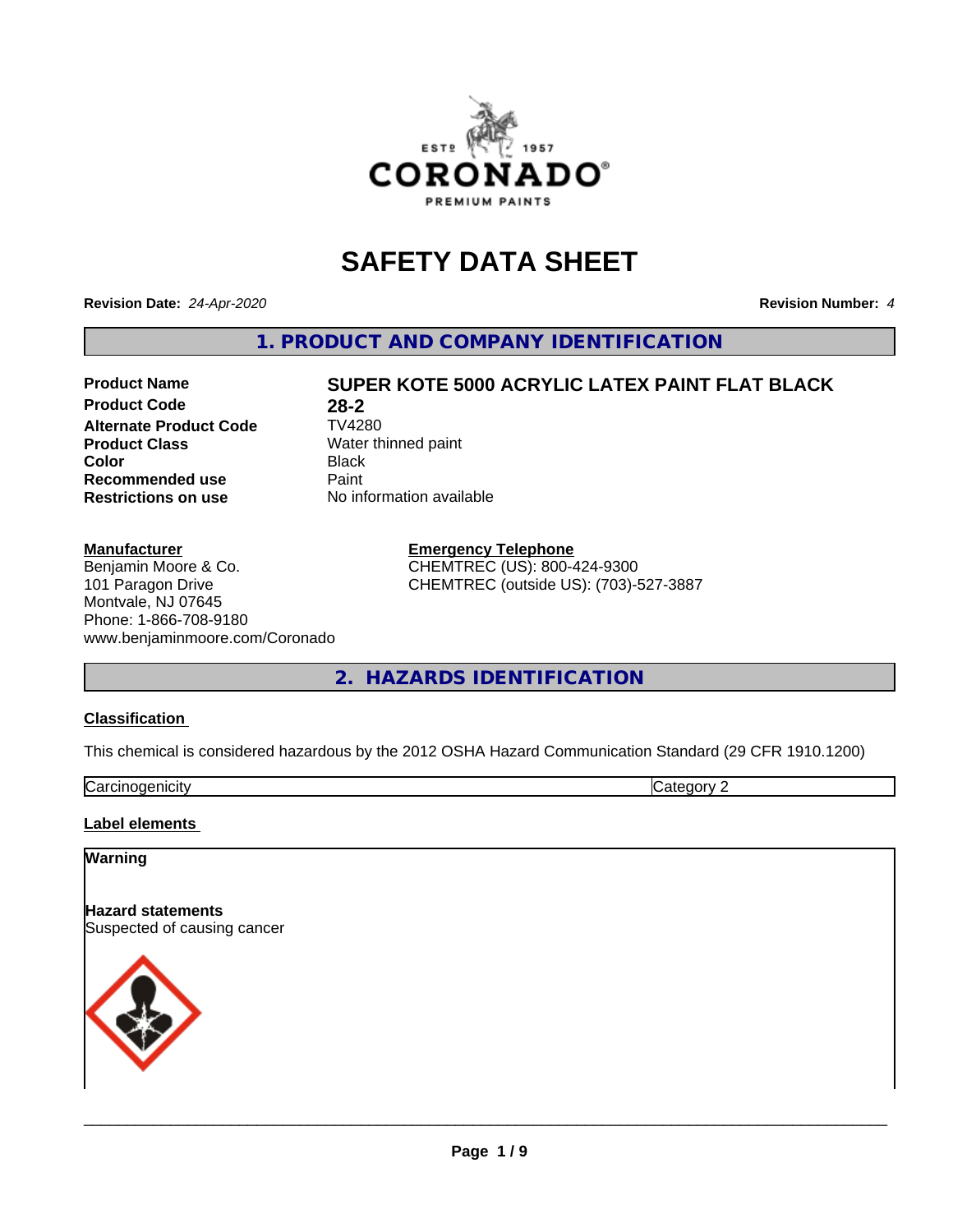# **Appearance** liquid

**Odor** little or no odor

# **Precautionary Statements - Prevention**

Obtain special instructions before use Do not handle until all safety precautions have been read and understood Use personal protective equipment as required

# **Precautionary Statements - Response**

IF exposed or concerned: Get medical advice/attention

# **Precautionary Statements - Storage**

Store locked up

# **Precautionary Statements - Disposal**

Dispose of contents/container to an approved waste disposal plant

# **Hazards not otherwise classified (HNOC)**

Not applicable

#### **Other information**

No information available

# **3. COMPOSITION INFORMATION ON COMPONENTS**

\_\_\_\_\_\_\_\_\_\_\_\_\_\_\_\_\_\_\_\_\_\_\_\_\_\_\_\_\_\_\_\_\_\_\_\_\_\_\_\_\_\_\_\_\_\_\_\_\_\_\_\_\_\_\_\_\_\_\_\_\_\_\_\_\_\_\_\_\_\_\_\_\_\_\_\_\_\_\_\_\_\_\_\_\_\_\_\_\_\_\_\_\_

| <b>Chemical name</b> | <b>CAS No.</b> | Weight-%  |
|----------------------|----------------|-----------|
| Limestone            | 1317-65-3      | $30 - 35$ |
| Diatomaceous earth   | 61790-53-2     | $ -$      |
| Propylene glycol     | $57 - 55 - 6$  | - 0       |
| Carbon black         | 1333-86-4      | - 5       |

# **4. FIRST AID MEASURES**

| <b>General Advice</b>                            | No hazards which require special first aid measures.                                                     |
|--------------------------------------------------|----------------------------------------------------------------------------------------------------------|
| <b>Eye Contact</b>                               | Rinse thoroughly with plenty of water for at least 15 minutes and consult a<br>physician.                |
| <b>Skin Contact</b>                              | Wash off immediately with soap and plenty of water while removing all<br>contaminated clothes and shoes. |
| <b>Inhalation</b>                                | Move to fresh air. If symptoms persist, call a physician.                                                |
| Ingestion                                        | Clean mouth with water and afterwards drink plenty of water. Consult a physician<br>if necessary.        |
| <b>Most Important</b><br><b>Symptoms/Effects</b> | None known.                                                                                              |
| <b>Notes To Physician</b>                        | Treat symptomatically.                                                                                   |
|                                                  |                                                                                                          |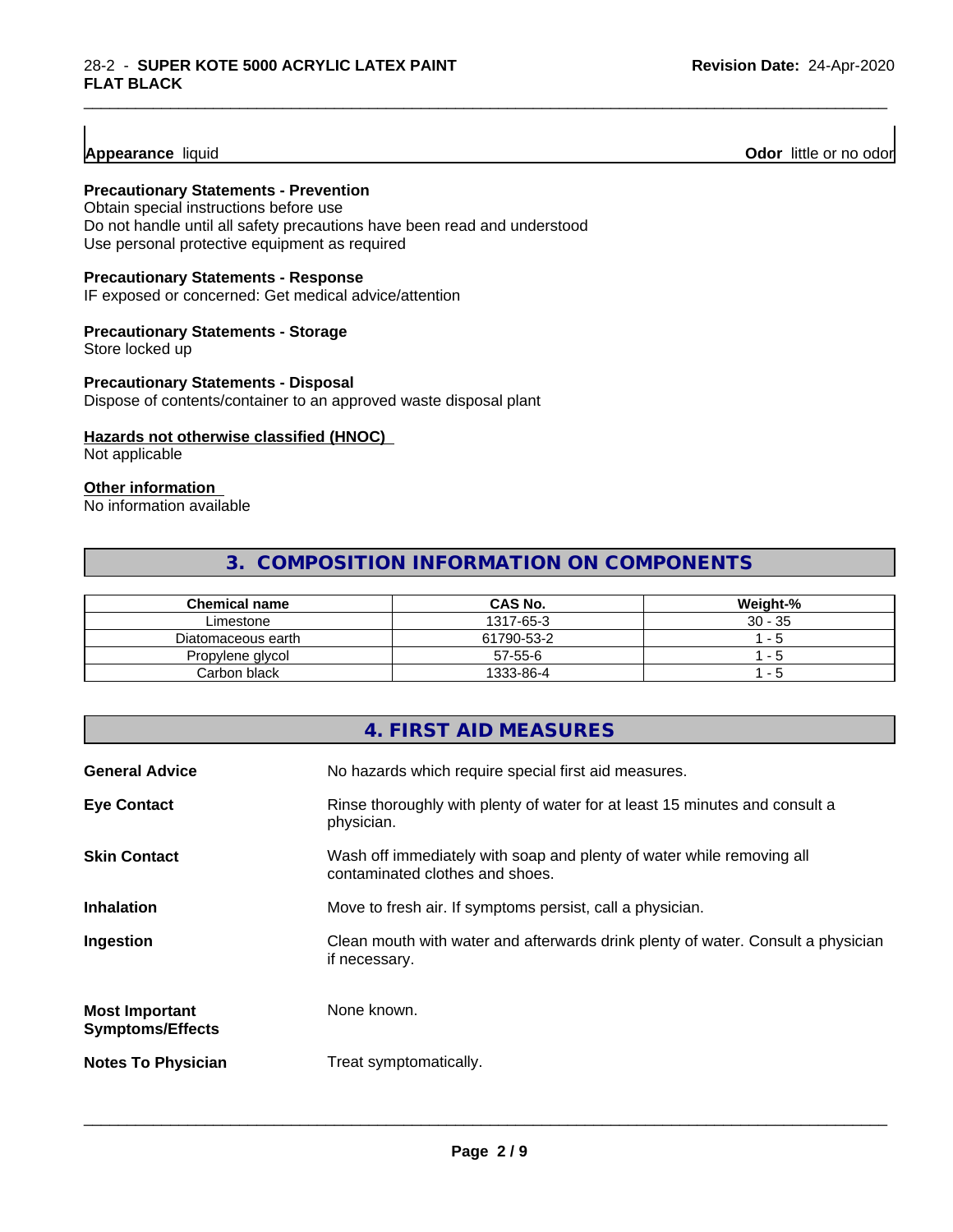# **5. FIRE-FIGHTING MEASURES**

\_\_\_\_\_\_\_\_\_\_\_\_\_\_\_\_\_\_\_\_\_\_\_\_\_\_\_\_\_\_\_\_\_\_\_\_\_\_\_\_\_\_\_\_\_\_\_\_\_\_\_\_\_\_\_\_\_\_\_\_\_\_\_\_\_\_\_\_\_\_\_\_\_\_\_\_\_\_\_\_\_\_\_\_\_\_\_\_\_\_\_\_\_

| <b>Suitable Extinguishing Media</b>                                              | Use extinguishing measures that are appropriate to local<br>circumstances and the surrounding environment.<br>As in any fire, wear self-contained breathing apparatus<br>pressure-demand, MSHA/NIOSH (approved or equivalent)<br>and full protective gear.<br>Closed containers may rupture if exposed to fire or<br>extreme heat.<br>No.<br>No. |  |
|----------------------------------------------------------------------------------|--------------------------------------------------------------------------------------------------------------------------------------------------------------------------------------------------------------------------------------------------------------------------------------------------------------------------------------------------|--|
| Protective equipment and precautions for firefighters                            |                                                                                                                                                                                                                                                                                                                                                  |  |
| <b>Specific Hazards Arising From The Chemical</b>                                |                                                                                                                                                                                                                                                                                                                                                  |  |
| Sensitivity to mechanical impact                                                 |                                                                                                                                                                                                                                                                                                                                                  |  |
| Sensitivity to static discharge                                                  |                                                                                                                                                                                                                                                                                                                                                  |  |
| <b>Flash Point Data</b><br>Flash point (°F)<br>Flash Point (°C)<br><b>Method</b> | Not applicable<br>Not applicable<br>Not applicable                                                                                                                                                                                                                                                                                               |  |
| <b>Flammability Limits In Air</b>                                                |                                                                                                                                                                                                                                                                                                                                                  |  |
| Lower flammability limit:<br><b>Upper flammability limit:</b>                    | Not applicable<br>Not applicable                                                                                                                                                                                                                                                                                                                 |  |
| Health: 1<br>Flammability: 0<br>NFPA                                             | <b>Instability: 0</b><br><b>Special: Not Applicable</b>                                                                                                                                                                                                                                                                                          |  |
| <b>NFPA Legend</b>                                                               |                                                                                                                                                                                                                                                                                                                                                  |  |

- 0 Not Hazardous
- 1 Slightly
- 2 Moderate
- 3 High
- 4 Severe

*The ratings assigned are only suggested ratings, the contractor/employer has ultimate responsibilities for NFPA ratings where this system is used.*

*Additional information regarding the NFPA rating system is available from the National Fire Protection Agency (NFPA) at www.nfpa.org.*

# **6. ACCIDENTAL RELEASE MEASURES**

| <b>Personal Precautions</b>      | Avoid contact with skin, eyes and clothing. Ensure adequate ventilation.                             |
|----------------------------------|------------------------------------------------------------------------------------------------------|
| <b>Other Information</b>         | Prevent further leakage or spillage if safe to do so.                                                |
| <b>Environmental precautions</b> | See Section 12 for additional Ecological Information.                                                |
| <b>Methods for Cleaning Up</b>   | Soak up with inert absorbent material. Sweep up and shovel into suitable<br>containers for disposal. |
|                                  | $\overline{z}$ in the start into $\overline{z}$                                                      |

**7. HANDLING AND STORAGE**

Handling **Handling** Avoid contact with skin, eyes and clothing. Avoid breathing vapors, spray mists or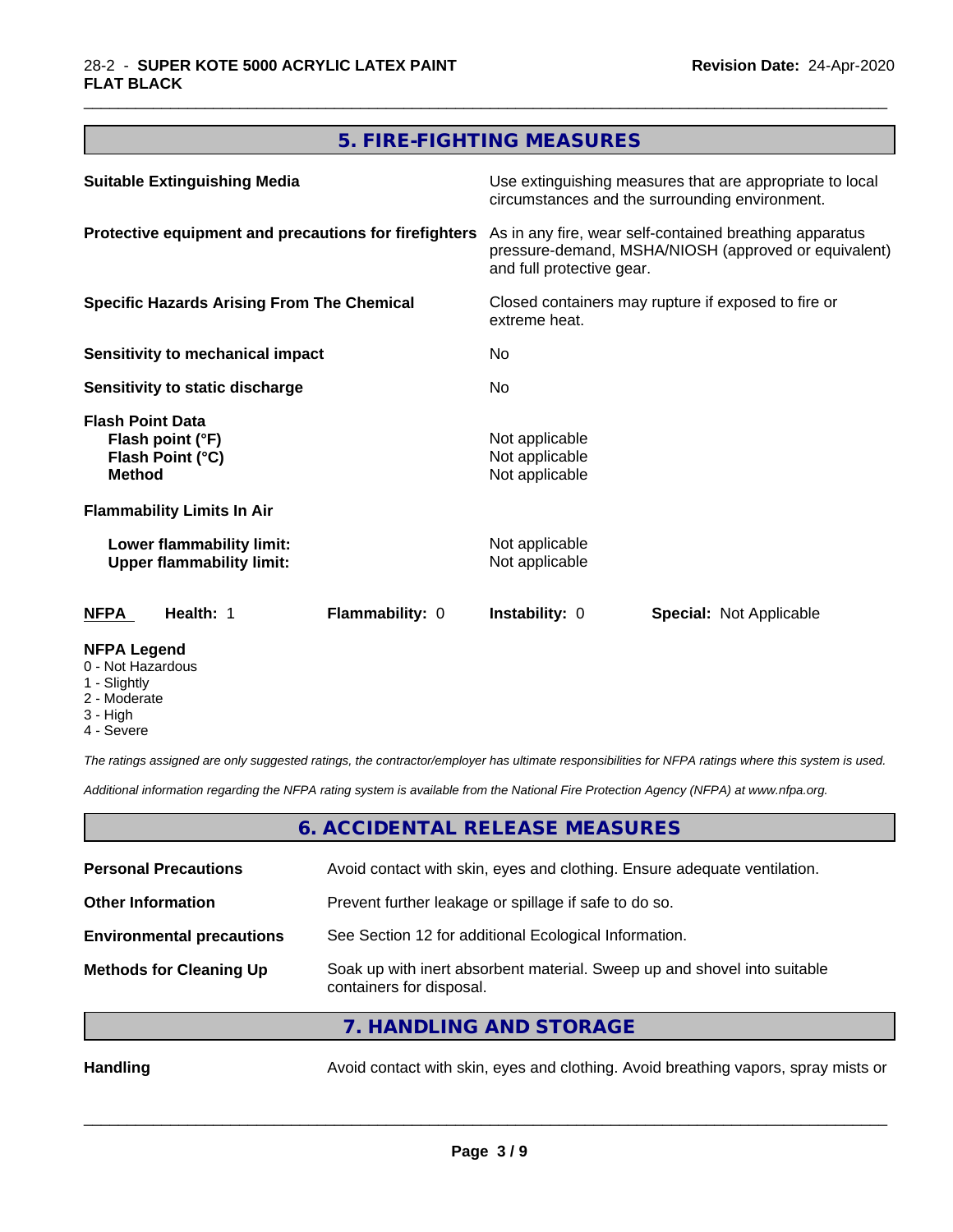sanding dust. In case of insufficient ventilation, wear suitable respiratory equipment.

\_\_\_\_\_\_\_\_\_\_\_\_\_\_\_\_\_\_\_\_\_\_\_\_\_\_\_\_\_\_\_\_\_\_\_\_\_\_\_\_\_\_\_\_\_\_\_\_\_\_\_\_\_\_\_\_\_\_\_\_\_\_\_\_\_\_\_\_\_\_\_\_\_\_\_\_\_\_\_\_\_\_\_\_\_\_\_\_\_\_\_\_\_

#### **Storage** Keep container tightly closed. Keep out of the reach of children.

**Incompatible Materials** No information available

# **8. EXPOSURE CONTROLS/PERSONAL PROTECTION**

#### **Exposure Limits**

| <b>Chemical name</b> | <b>ACGIH TLV</b>                               | <b>OSHA PEL</b>             |
|----------------------|------------------------------------------------|-----------------------------|
| Limestone            | N/E                                            | 15 mg/m $3$ - TWA           |
|                      |                                                | $5 \text{ mg/m}^3$ - TWA    |
| Diatomaceous earth   | N/E                                            |                             |
|                      |                                                | 20 mppcf - TWA              |
| Carbon black         | TWA: 3 mg/m <sup>3</sup> inhalable particulate | 3.5 mg/m <sup>3</sup> - TWA |
|                      | matter                                         |                             |

#### **Legend**

ACGIH - American Conference of Governmental Industrial Hygienists Exposure Limits OSHA - Occupational Safety & Health Administration Exposure Limits N/E - Not Established

**Engineering Measures** Ensure adequate ventilation, especially in confined areas.

| <b>Personal Protective Equipment</b> |                                                                                                                                     |
|--------------------------------------|-------------------------------------------------------------------------------------------------------------------------------------|
| <b>Eye/Face Protection</b>           | Safety glasses with side-shields.                                                                                                   |
| <b>Skin Protection</b>               | Protective gloves and impervious clothing.                                                                                          |
| <b>Respiratory Protection</b>        | In case of insufficient ventilation wear suitable respiratory equipment.                                                            |
| <b>Hygiene Measures</b>              | Avoid contact with skin, eyes and clothing. Remove and wash contaminated<br>clothing before re-use. Wash thoroughly after handling. |

## **9. PHYSICAL AND CHEMICAL PROPERTIES**

| $10.7 - 11.1$<br>Density (Ibs/gal)<br>$1.28 - 1.33$<br><b>Specific Gravity</b><br>No information available<br>рH<br>No information available<br><b>Viscosity (cps)</b><br>No information available<br>Solubility(ies)<br>No information available<br><b>Water solubility</b><br>No information available<br><b>Evaporation Rate</b><br>No information available<br>Vapor pressure<br>No information available<br><b>Vapor density</b><br>Wt. % Solids<br>45 - 55<br>Vol. % Solids<br>$30 - 40$<br>$45 - 55$<br>Wt. % Volatiles<br>$60 - 70$<br>Vol. % Volatiles<br>< 50<br>VOC Regulatory Limit (g/L) | Appearance<br>Odor<br><b>Odor Threshold</b> | liquid<br>little or no odor<br>No information available |  |
|-------------------------------------------------------------------------------------------------------------------------------------------------------------------------------------------------------------------------------------------------------------------------------------------------------------------------------------------------------------------------------------------------------------------------------------------------------------------------------------------------------------------------------------------------------------------------------------------------------|---------------------------------------------|---------------------------------------------------------|--|
|-------------------------------------------------------------------------------------------------------------------------------------------------------------------------------------------------------------------------------------------------------------------------------------------------------------------------------------------------------------------------------------------------------------------------------------------------------------------------------------------------------------------------------------------------------------------------------------------------------|---------------------------------------------|---------------------------------------------------------|--|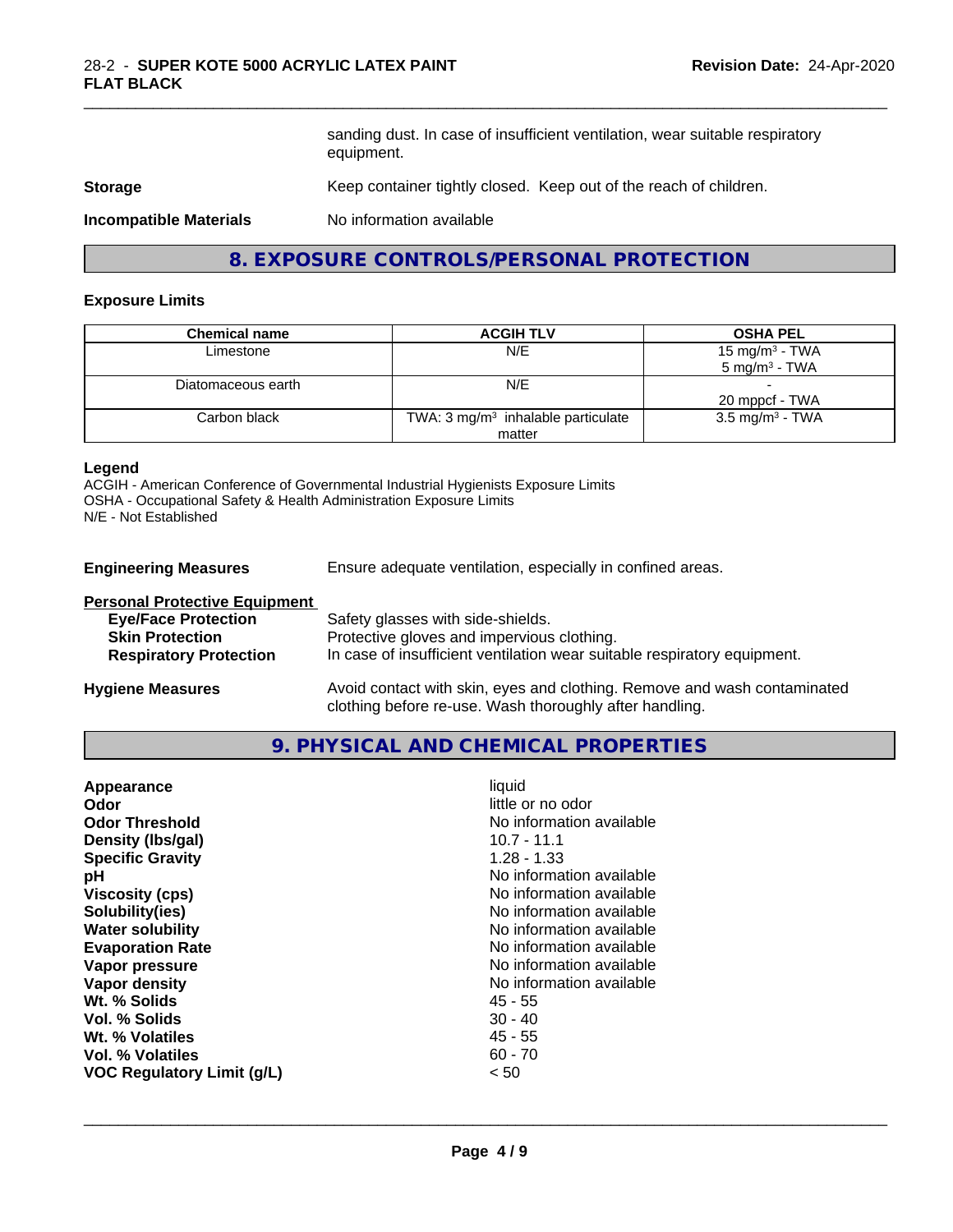| <b>Boiling Point (°F)</b>            | 212                      |
|--------------------------------------|--------------------------|
| <b>Boiling Point (°C)</b>            | 100                      |
| Freezing point (°F)                  | 32                       |
| <b>Freezing Point (°C)</b>           | 0                        |
| Flash point (°F)                     | Not applicable           |
| Flash Point (°C)                     | Not applicable           |
| <b>Method</b>                        | Not applicable           |
| Flammability (solid, gas)            | Not applicable           |
| <b>Upper flammability limit:</b>     | Not applicable           |
| Lower flammability limit:            | Not applicable           |
| <b>Autoignition Temperature (°F)</b> | No information available |
| <b>Autoignition Temperature (°C)</b> | No information available |
| Decomposition Temperature (°F)       | No information available |
| Decomposition Temperature (°C)       | No information available |
| <b>Partition coefficient</b>         | No information available |

\_\_\_\_\_\_\_\_\_\_\_\_\_\_\_\_\_\_\_\_\_\_\_\_\_\_\_\_\_\_\_\_\_\_\_\_\_\_\_\_\_\_\_\_\_\_\_\_\_\_\_\_\_\_\_\_\_\_\_\_\_\_\_\_\_\_\_\_\_\_\_\_\_\_\_\_\_\_\_\_\_\_\_\_\_\_\_\_\_\_\_\_\_

# **10. STABILITY AND REACTIVITY**

| <b>Reactivity</b>                         | Not Applicable                           |
|-------------------------------------------|------------------------------------------|
| <b>Chemical Stability</b>                 | Stable under normal conditions.          |
| <b>Conditions to avoid</b>                | Prevent from freezing.                   |
| <b>Incompatible Materials</b>             | No materials to be especially mentioned. |
| <b>Hazardous Decomposition Products</b>   | None under normal use.                   |
| <b>Possibility of hazardous reactions</b> | None under normal conditions of use.     |

# **11. TOXICOLOGICAL INFORMATION**

| <b>Product Information</b>                                                                 |                                                                                                                                                 |  |
|--------------------------------------------------------------------------------------------|-------------------------------------------------------------------------------------------------------------------------------------------------|--|
| Information on likely routes of exposure                                                   |                                                                                                                                                 |  |
|                                                                                            | Principal Routes of Exposure Eye contact, skin contact and inhalation.                                                                          |  |
| <u> Acute Toxicity</u>                                                                     |                                                                                                                                                 |  |
| <b>Product Information</b>                                                                 | No information available                                                                                                                        |  |
| Symptoms related to the physical, chemical and toxicological characteristics               |                                                                                                                                                 |  |
| <b>Symptoms</b>                                                                            | No information available                                                                                                                        |  |
| Delayed and immediate effects as well as chronic effects from short and long-term exposure |                                                                                                                                                 |  |
| Eye contact<br>Skin contact                                                                | May cause slight irritation.<br>Substance may cause slight skin irritation. Prolonged or repeated contact may dry<br>skin and cause irritation. |  |
| Inhalation<br>Ingestion                                                                    | May cause irritation of respiratory tract.<br>Ingestion may cause gastrointestinal irritation, nausea, vomiting and diarrhea.                   |  |
|                                                                                            |                                                                                                                                                 |  |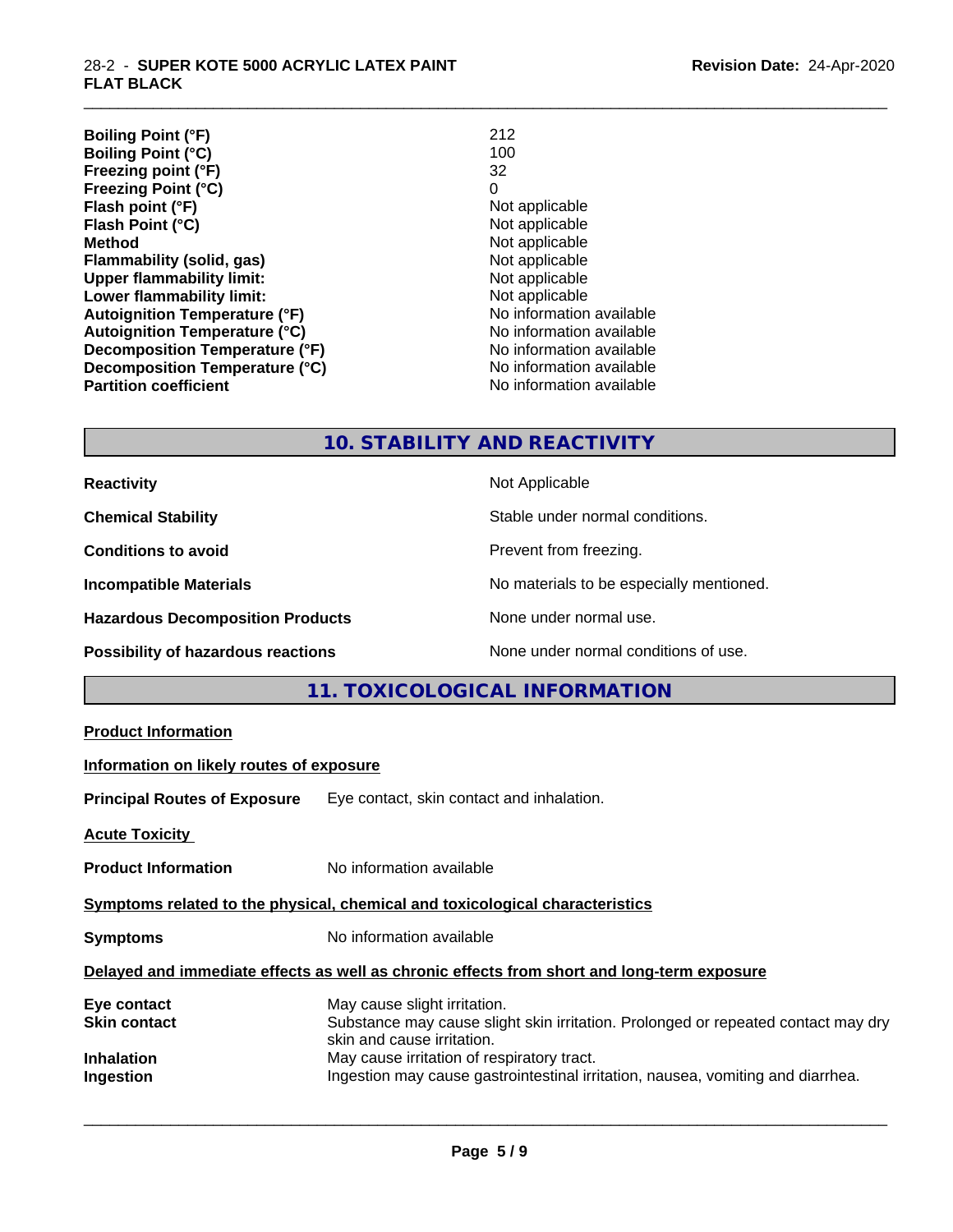| <b>Sensitization</b>            | No information available  |
|---------------------------------|---------------------------|
| <b>Neurological Effects</b>     | No information available. |
| <b>Mutagenic Effects</b>        | No information available. |
| <b>Reproductive Effects</b>     | No information available. |
| <b>Developmental Effects</b>    | No information available. |
| <b>Target organ effects</b>     | No information available. |
| <b>STOT - single exposure</b>   | No information available. |
| <b>STOT - repeated exposure</b> | No information available. |
| Other adverse effects           | No information available. |
| <b>Aspiration Hazard</b>        | No information available  |

#### **Numerical measures of toxicity**

#### **The following values are calculated based on chapter 3.1 of the GHS document**

| <b>ATEmix (oral)</b>   | 730740 mg/kg  |
|------------------------|---------------|
| <b>ATEmix (dermal)</b> | 1583095 mg/kg |

#### **Component Information**

| Chemical name                     | Oral LD50              | Dermal LD50              | Inhalation LC50 |
|-----------------------------------|------------------------|--------------------------|-----------------|
| Propylene glycol<br>$57 - 55 - 6$ | $= 20$ g/kg (Rat)      | $= 20800$ mg/kg (Rabbit) |                 |
| Carbon black<br>1333-86-4         | (Rat)<br>15400 mg/kg ( | (Rabbit)<br>$>$ 3 g/kg ( |                 |

\_\_\_\_\_\_\_\_\_\_\_\_\_\_\_\_\_\_\_\_\_\_\_\_\_\_\_\_\_\_\_\_\_\_\_\_\_\_\_\_\_\_\_\_\_\_\_\_\_\_\_\_\_\_\_\_\_\_\_\_\_\_\_\_\_\_\_\_\_\_\_\_\_\_\_\_\_\_\_\_\_\_\_\_\_\_\_\_\_\_\_\_\_

#### **Chronic Toxicity**

#### **Carcinogenicity**

*The information below indicateswhether each agency has listed any ingredient as a carcinogen:.*

| <b>Chemical name</b> | <b>IARC</b>                 | <b>NTP</b> | <b>OSHA</b> |
|----------------------|-----------------------------|------------|-------------|
|                      | . .<br>2B<br>Possible Human |            | Listed      |
| Carbon<br>black      | Carcinogen                  |            |             |

#### **Legend**

IARC - International Agency for Research on Cancer NTP - National Toxicity Program OSHA - Occupational Safety & Health Administration

**12. ECOLOGICAL INFORMATION**

# **Ecotoxicity Effects**

The environmental impact of this product has not been fully investigated.

#### **Product Information**

#### **Acute Toxicity to Fish**

No information available

#### **Acute Toxicity to Aquatic Invertebrates**

No information available

#### **Acute Toxicity to Aquatic Plants**

No information available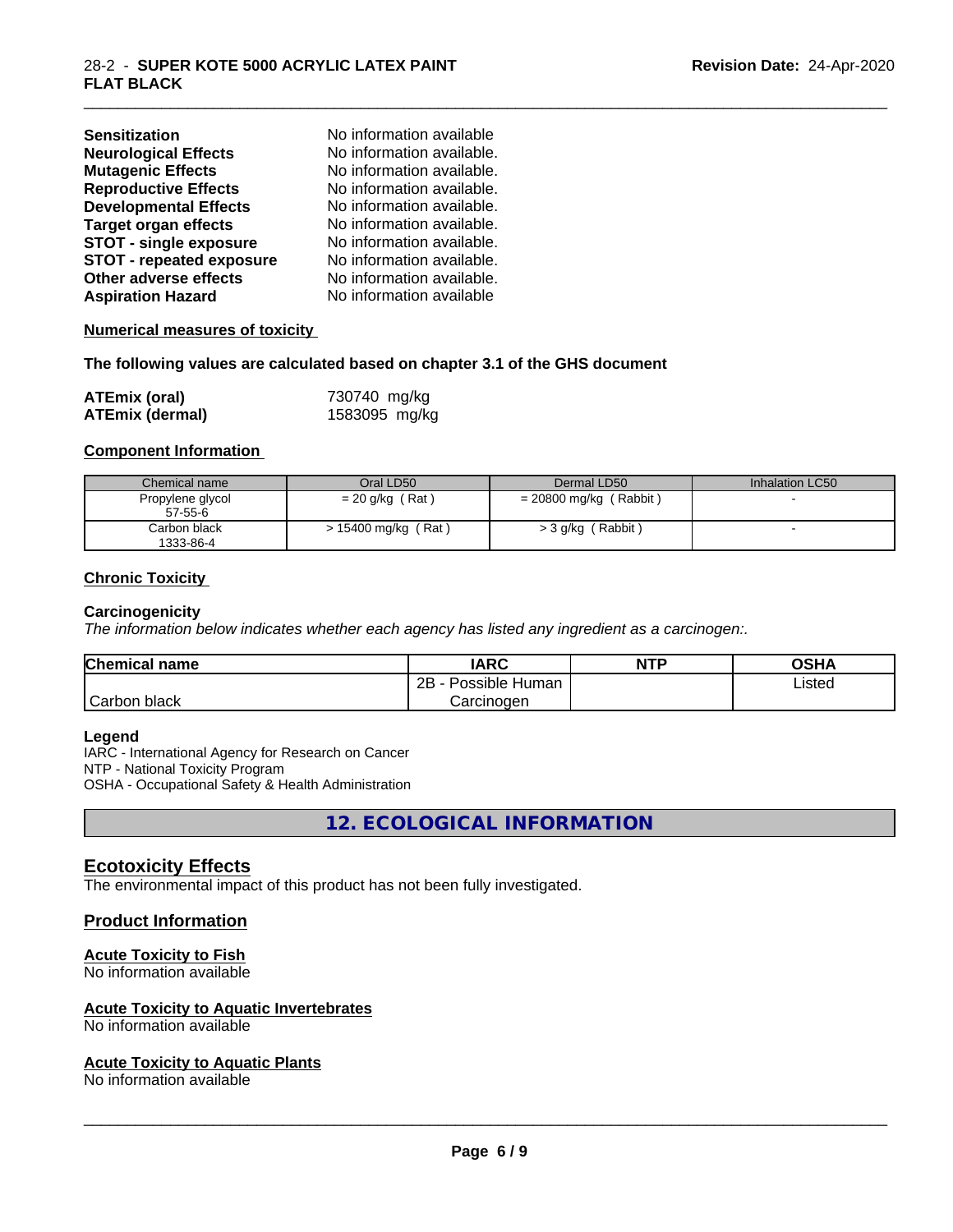#### **Persistence / Degradability**

No information available.

### **Bioaccumulation**

There is no data for this product.

# **Mobility in Environmental Media**

No information available.

# **Ozone**

No information available

## **Component Information**

## **Acute Toxicity to Fish**

Propylene glycol LC50: 710 mg/L (Fathead Minnow - 96 hr.)

#### **Acute Toxicity to Aquatic Invertebrates**

Propylene glycol EC50: > 10000 mg/L (Daphnia magna - 24 hr.)

### **Acute Toxicity to Aquatic Plants**

No information available

|                              | 13. DISPOSAL CONSIDERATIONS                                                                                                                                                                                               |
|------------------------------|---------------------------------------------------------------------------------------------------------------------------------------------------------------------------------------------------------------------------|
| <b>Waste Disposal Method</b> | Dispose of in accordance with federal, state, and local regulations. Local<br>requirements may vary, consult your sanitation department or state-designated<br>environmental protection agency for more disposal options. |
|                              | 14. TRANSPORT INFORMATION                                                                                                                                                                                                 |
| <b>DOT</b>                   | Not regulated                                                                                                                                                                                                             |
| <b>ICAO / IATA</b>           | Not regulated                                                                                                                                                                                                             |
| <b>IMDG / IMO</b>            | Not regulated                                                                                                                                                                                                             |
|                              | <b>15. REGULATORY INFORMATION</b>                                                                                                                                                                                         |
| International Inventories    |                                                                                                                                                                                                                           |

\_\_\_\_\_\_\_\_\_\_\_\_\_\_\_\_\_\_\_\_\_\_\_\_\_\_\_\_\_\_\_\_\_\_\_\_\_\_\_\_\_\_\_\_\_\_\_\_\_\_\_\_\_\_\_\_\_\_\_\_\_\_\_\_\_\_\_\_\_\_\_\_\_\_\_\_\_\_\_\_\_\_\_\_\_\_\_\_\_\_\_\_\_

#### **International Inventories**

| <b>TSCA: United States</b> | Yes - All components are listed or exempt. |
|----------------------------|--------------------------------------------|
| <b>DSL: Canada</b>         | Yes - All components are listed or exempt. |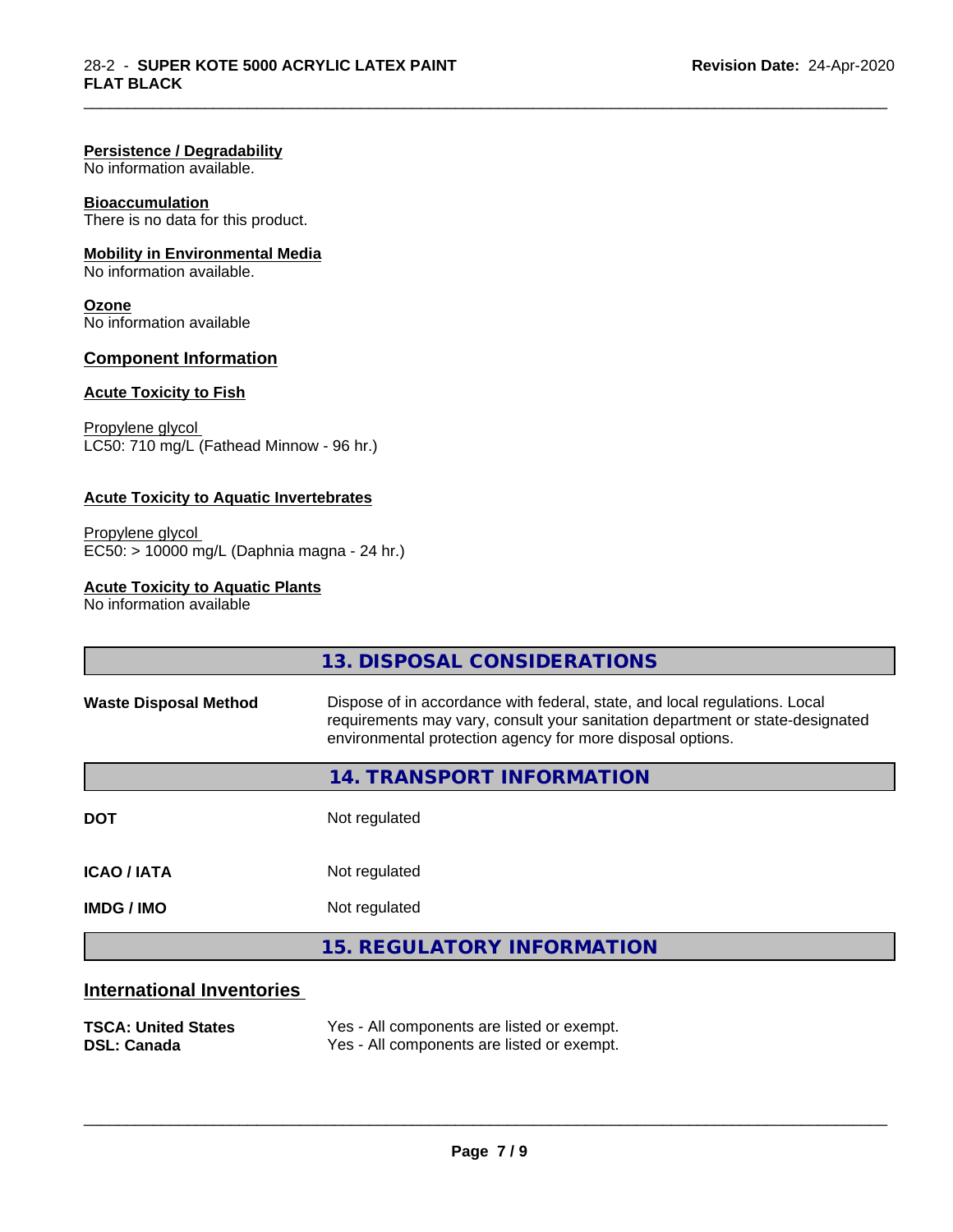# **Federal Regulations**

# **SARA 311/312 hazardous categorization**

| Acute health hazard               | Nο  |  |
|-----------------------------------|-----|--|
| Chronic Health Hazard             | Yes |  |
| Fire hazard                       | N٥  |  |
| Sudden release of pressure hazard | Nο  |  |
| Reactive Hazard                   | Nο  |  |

#### **SARA 313**

Section 313 of Title III of the Superfund Amendments and Reauthorization Act of 1986 (SARA). This product contains a chemical or chemicals which are subject to the reporting requirements of the Act and Title 40 of the Code of Federal Regulations, Part 372:

\_\_\_\_\_\_\_\_\_\_\_\_\_\_\_\_\_\_\_\_\_\_\_\_\_\_\_\_\_\_\_\_\_\_\_\_\_\_\_\_\_\_\_\_\_\_\_\_\_\_\_\_\_\_\_\_\_\_\_\_\_\_\_\_\_\_\_\_\_\_\_\_\_\_\_\_\_\_\_\_\_\_\_\_\_\_\_\_\_\_\_\_\_

*None*

**Clean Air Act,Section 112 Hazardous Air Pollutants (HAPs) (see 40 CFR 61)**

This product contains the following HAPs:

*None*

# **US State Regulations**

# **California Proposition 65**

**AVIMARNING:** Cancer and Reproductive Harm– www.P65warnings.ca.gov

## **State Right-to-Know**

| <b>Chemical name</b> | <b>Massachusetts</b> | <b>New Jersey</b> | Pennsylvania |
|----------------------|----------------------|-------------------|--------------|
| Limestone            |                      |                   |              |
| Diatomaceous earth   |                      |                   |              |
| Propylene glycol     |                      |                   |              |
| Carbon black         |                      |                   |              |

#### **Legend**

X - Listed

# **16. OTHER INFORMATION**

| HMIS -                                                                                                                                                | Health: 1* | <b>Flammability: 0</b> | <b>Reactivity: 0</b> | $PPE: -$ |
|-------------------------------------------------------------------------------------------------------------------------------------------------------|------------|------------------------|----------------------|----------|
| <b>HMIS Legend</b><br>0 - Minimal Hazard<br>1 - Slight Hazard<br>2 - Moderate Hazard<br>3 - Serious Hazard<br>4 - Severe Hazard<br>* - Chronic Hazard |            |                        |                      |          |